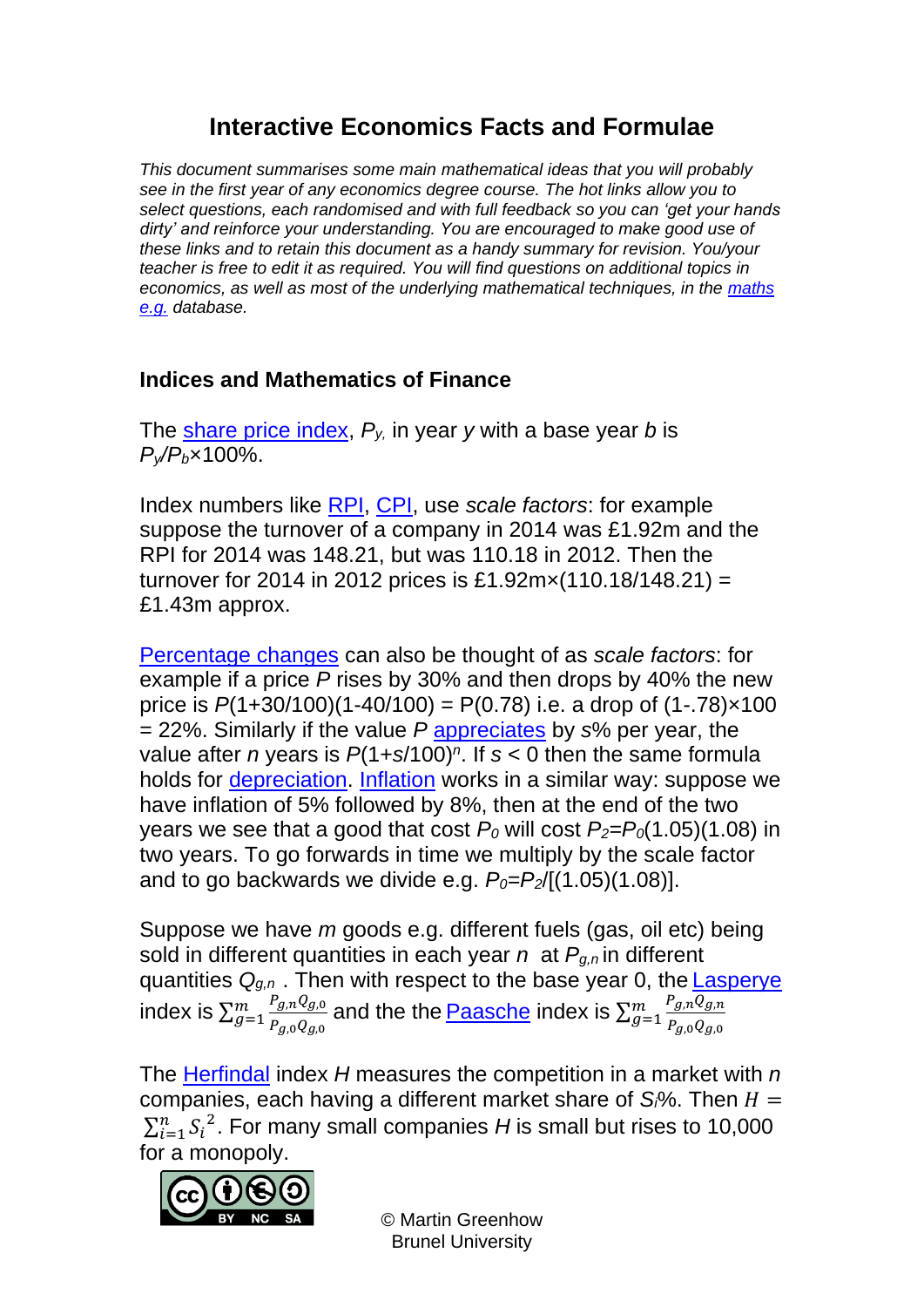[Simple Interest](https://www.mathcentre.ac.uk:8081/mathseg/topic.jsp?pid=700) the value of an investment  $S = P \times t \times \left(1 + \frac{r}{100}\right)$ where *P* is the principal, *t* is the number of years invested and *r* is the nominal annual rate of interest in percent.

For <u>Discrete Compound Interest</u> we have  $S = P \times \left(1 + \frac{r}{100}\right)$  $\mathfrak{t}$ .  $m<sub>t</sub>$ 

Compounding *m* times per year gives  $S = P \times \left(1 + \frac{r/m}{100}\right)$ 

Taking the limit as  $m \to \infty$  gives  $S = Pe^{rt/100}$  for <u>continuous</u> [compounding.](https://www.mathcentre.ac.uk:8081/mathseg/topic.jsp?pid=695)

The annual percentage rate (APR) is related to the scale factor for one year in each case. So for a nominal rate of 20% compounded continuously  $APR = (e^{20/100} - 1) \times 100 \approx 22.14\%$ .

.

The [present value](https://www.mathcentre.ac.uk:8081/mathseg/topic.jsp?pid=698) (PV) of a future income *S* is given by rearranging the above discrete or continuous compound interest formulae to give *P*. The [net present value](https://www.mathcentre.ac.uk:8081/mathseg/topic.jsp?pid=698) (NPV) is the cost – PV, hence:

 $NPV = C - S \times \left(1 + \frac{r}{100}\right)$  $-n$ for the discrete case and  $NPV = C - S \times \left(1 + \frac{r/m}{100}\right)$  $-mt$ for the continuous case.

If  $NPV > 0$  then the project is recommended, if  $NPV < 0$  it is not recommended. You cannot compare two projects on the basis of their NPV's unless *S* is the same; for dissimilar values of *S*, you should evaluate the [internal rate of returns](https://www.mathcentre.ac.uk:8081/mathseg/topic.jsp?pid=698) instead; this requires finding *r* in the formulae for compound interest above, given the values of all the other variables. For example continuous compounding gives  $r = \frac{100}{t}$  $\frac{00}{t}$ ln  $\left(\frac{S}{P}\right)$  $\frac{3}{p}$ ). If IRR > the market rate, the project is recommended. If not, then it is not recommended.

The value of a [sinking fund](https://www.mathcentre.ac.uk:8081/mathseg/topic.jsp?pid=699) at the end of *n* years with investment *P* made at the start of each year is a geometric progression (GP); for discrete compounding:

$$
S = P \times \left(1 + \frac{r}{100}\right) \left\{1 + \left(1 + \frac{r}{100}\right) + \left(1 + \frac{r}{100}\right)^2 + \dots + \left(1 + \frac{r}{100}\right)^{n-1}\right\}
$$

whilst for continuous compounding  $S = Pe^{r/100} \{1 + e^{r/100} +$  $e^{2r/100} + \cdots + e^{(n-1)r/100}$ .

Both can be summed using the [standard formula for a GP.](https://www.mathcentre.ac.uk:8081/mathseg/topic.jsp?pid=57)

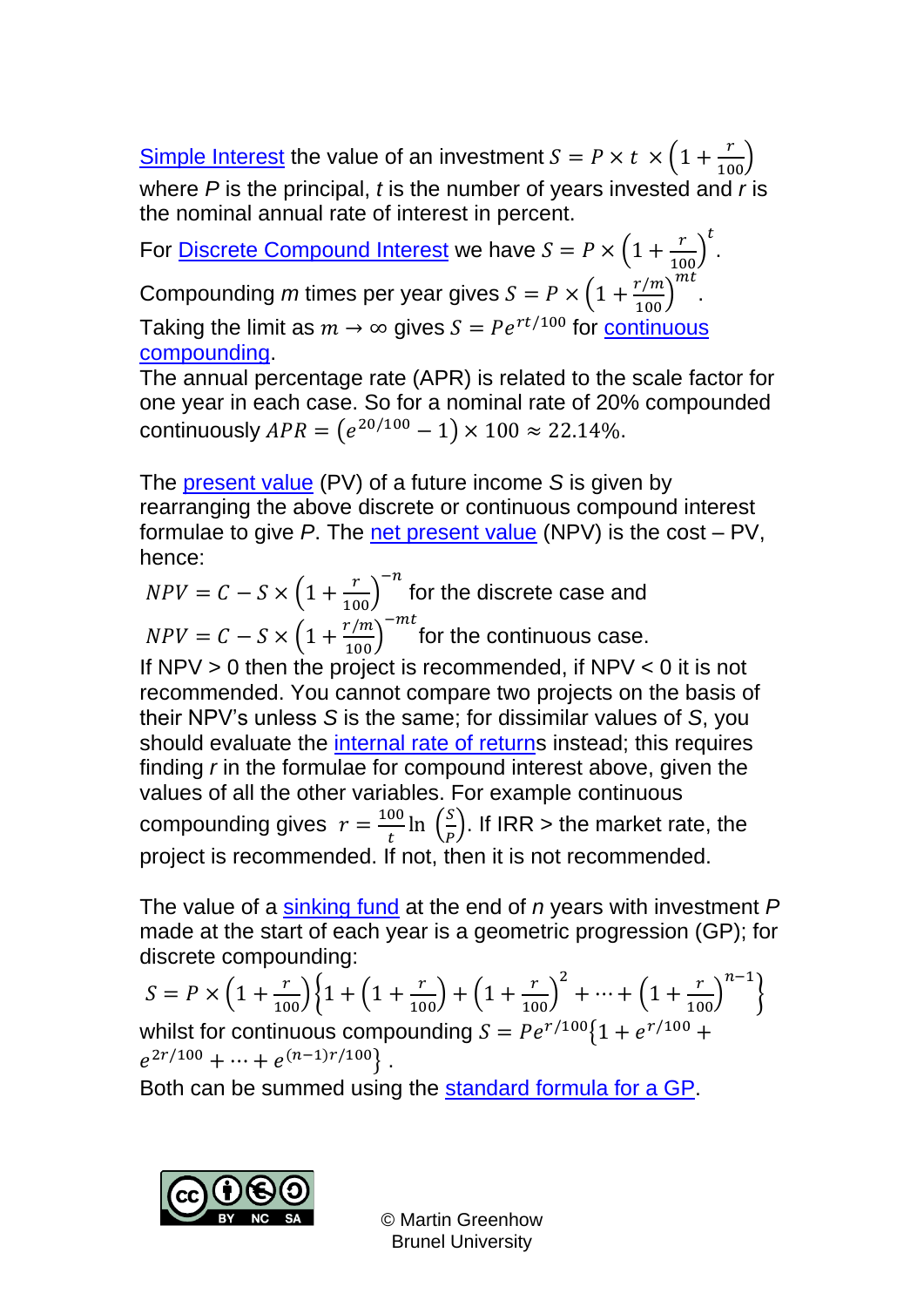The present value (PV) of an [annuity](https://www.mathcentre.ac.uk:8081/mathseg/topic.jsp?pid=699) of *S* paid at the end of every year is:

$$
PV = S \times \left(1 + \frac{r}{100}\right)^{-1} \left\{1 + \left(1 + \frac{r}{100}\right)^{-1} + \left(1 + \frac{r}{100}\right)^{-2} + \dots + \left(1 + \frac{r}{100}\right)^{1-n}\right\} \text{ (discrete case) or}
$$
\n
$$
PV = Se^{-r/100} \left\{1 + e^{-r/100} + e^{-2r/100} + \dots + e^{(1-n)r/100}\right\}
$$
\n(continuous case)

(continuous case)

which again can be summed using the standard formula. If these are summed to infinity, you get the present value of a [perpetuity.](https://www.mathcentre.ac.uk:8081/mathseg/topic.jsp?pid=699)

### **Topics in Microeconomics**

In a perfectly competitive market, an individual company cannot influence the price *P*, but only the quantity *Q* of the good that it produces. Thus *P* (the dependent variable) is a function of *Q* (the independent variable), i.e. *P*(*Q*). Both are endogenous variables (within the model). The simplest model of the [DEMAND](https://www.mathcentre.ac.uk:8081/mathseg/topic.jsp?pid=715) curve is of the form

$$
P_d = a - bQ
$$

whilst the **SUPPLY** curve is  $P_s = c + dQ$ ,

where the parameters *a,b,c,d* are positive constants. Such models should not be taken too literally – they are really approximations to the supply and demand curves and are valid only near the market equilibrium (see below). The demand curve can also depend on other (exogenous) variables such as average consumer income *Y* and price of an alternative good  $P_a$ ; for example  $P = 20 - 3Q + eY$ *+f Pa*; for a positive/negative parameter *e,* the good is normal(or superior)/inferior and for positive/negative *f*, the alternative good is substitutable/complementary.

[Market equilibrium](https://www.mathcentre.ac.uk:8081/mathseg/topic.jsp?pid=715) (ME) occurs when  $P_{d} = P_{s}$ , solved using algebra or by finding the intersection of the supply and demand curves graphically. If a tax  $(T)/$ subsidy  $(S)$  is imposed/given per good, the demand curve is unaltered but the supply curve changes to *P<sup>s</sup> –T = c+dQ, or P<sup>s</sup> +S = c+dQ,* moving this curve UP/DOWN and the equilibrium point along the demand curve to the left/right. The example shows demand and supply curves given by *P* = 600 – 9*Q* & *P* = 420 +3*Q* and T = 96 giving a pre-tax/post-tax ME at (15,465) and (7,537) respectively. *Q* falls (by 8). We see that the customer pays £537 - £465 = £72 more so the remaining tax of £24 is

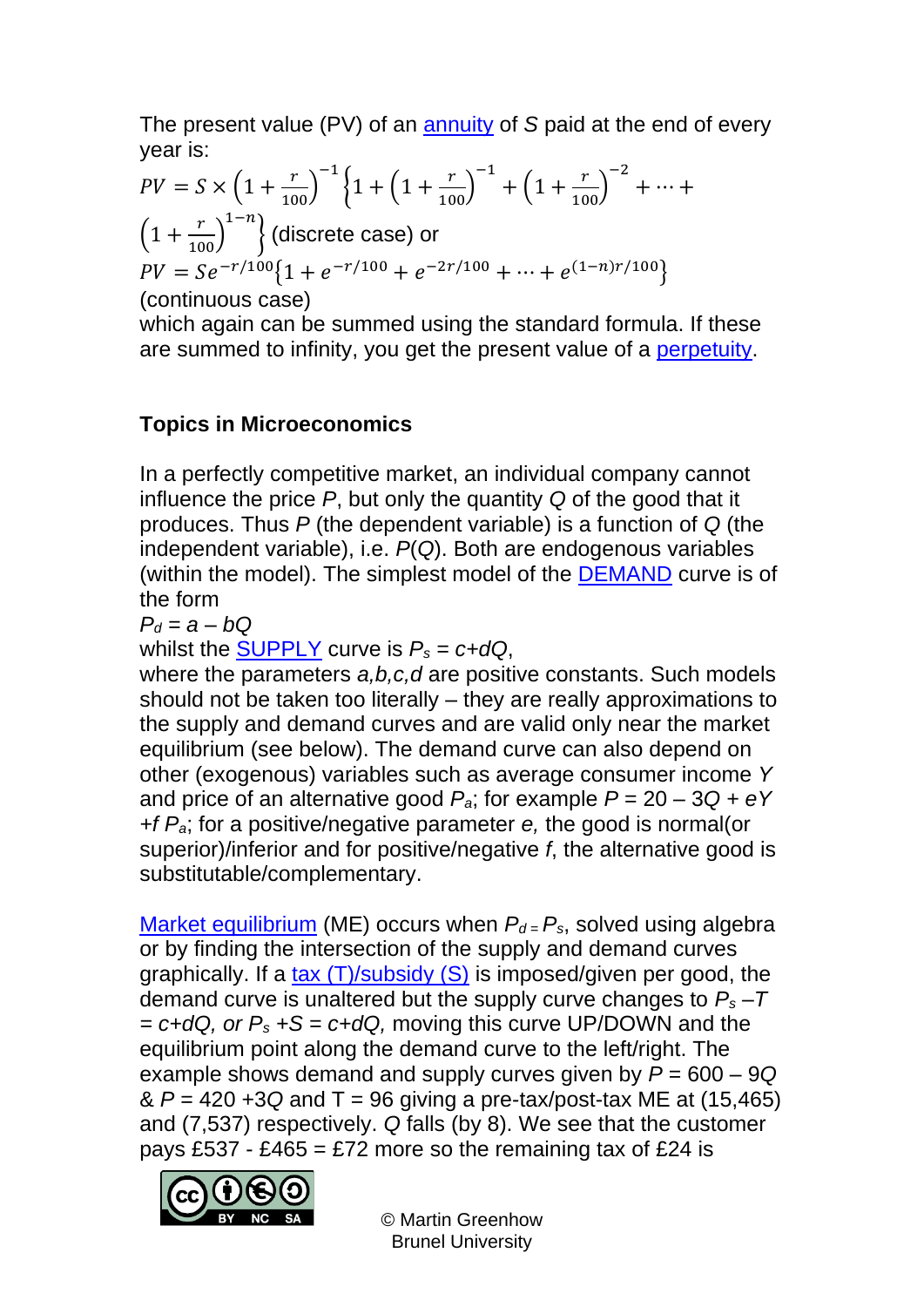actually paid by the company. For subsidies, *Q* increases and the customer and company share the subsidy in a similar manner.



[Total cost](https://www.mathcentre.ac.uk:8081/mathseg/topic.jsp?pid=709) can be modelled by *TC = FC+VC*, where *FC* are fixed (or autonomous) costs and *VC* are variable costs, e.g. *TC* = 100+5*Q,* where each good costs 5 additional currency units to produce. <u>Average cost</u>  $AC = \frac{TC}{2}$  $\frac{C}{Q}$ . <u>Total revenue</u>  $TR = P \times Q$ . If P is given by a linear demand curve, as above, this is a quadratic quantity in *Q*. <u>Average revenue</u> =  $\frac{TR}{2}$  $\frac{R}{Q}$ . [Profit,](https://www.mathcentre.ac.uk:8081/mathseg/topic.jsp?pid=709)  $\Pi = TR - TC$  which can be set equal to zero for [break-even](https://www.mathcentre.ac.uk:8081/mathseg/topic.jsp?pid=709) points or optimised (e.g. using differentiation).

# **Applications of differentiation**

Marginal quantities are derivatives and all work in a similar way. Thus the <u>marginal revenue</u> is  $MR = \frac{d \, TR}{d \Omega}$  $rac{t+h}{dQ}$  so that a finite change  $\Delta Q$  gives a corresponding change  $\Delta TR \approx MR \times \Delta Q$ . Thus MR is the extra revenue due to an increase in a large production quantity by 1. Similarly for the [marginal cost](https://www.mathcentre.ac.uk:8081/mathseg/topic.jsp?pid=709) *MC*. At [optimum profit](https://www.mathcentre.ac.uk:8081/mathseg/topic.jsp?pid=128)  $d\Pi$  $\frac{dH}{dQ} = 0$  so then  $MR = MC$ .

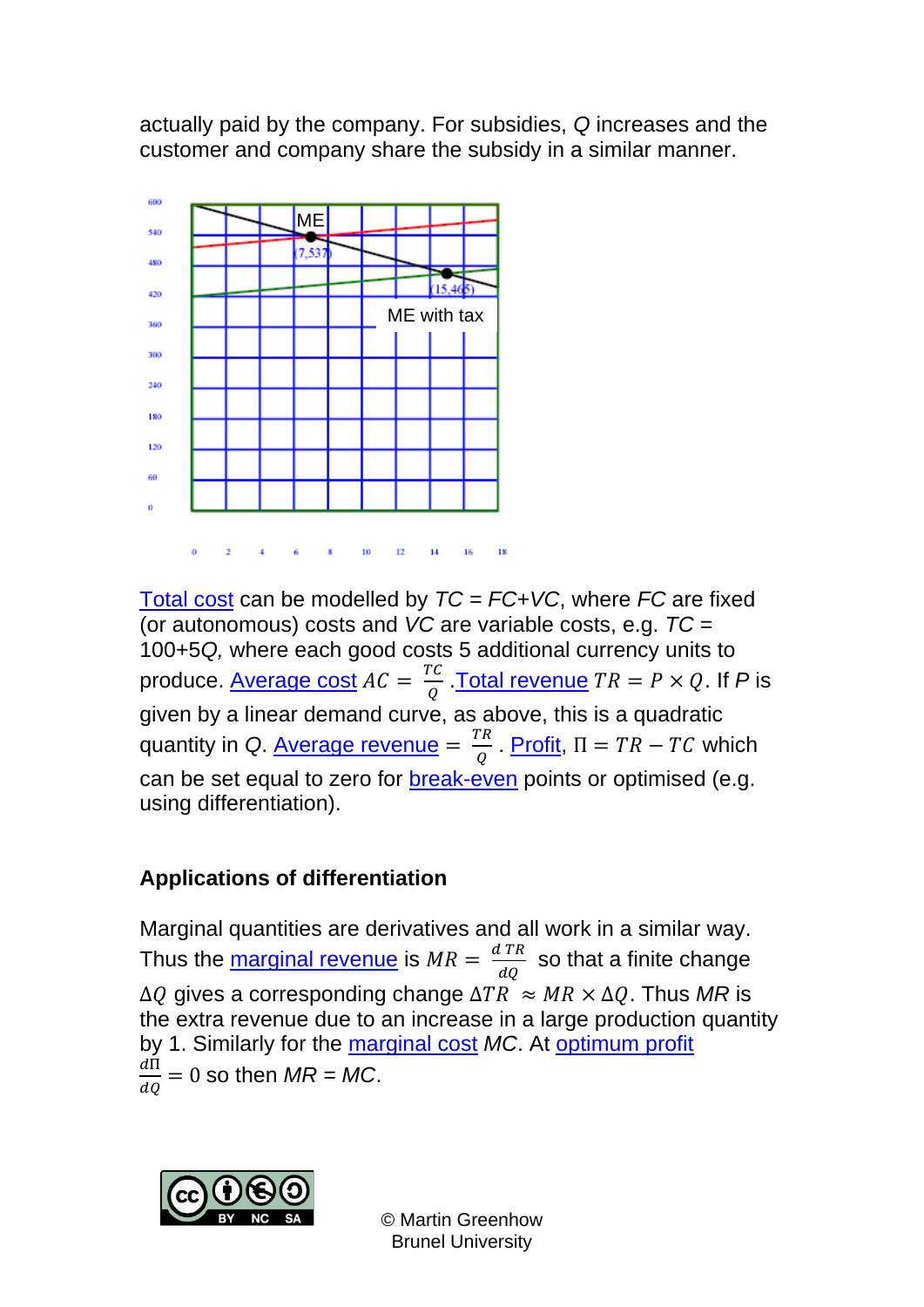If a firm produces a small increase  $\Delta Q$  in production, the decreasing demand curve will mean it will sell as a lower price  $P \Delta P$ . The price elasticity gives a way to determine what will happen to *TR*. Thus  $\Delta TR = (P + \Delta P)(Q + \Delta Q) - PQ \approx \Delta P \times Q + \Delta Q \times P$ . If there is no change,  $\Delta TR = 0$  and so  $E = -\frac{P}{Q}$ Q ΔQ  $\frac{\Delta Q}{\Delta P} = 1$ . This is known as the [arc elasticity](https://www.mathcentre.ac.uk:8081/mathseg/topic.jsp?pid=691) but is ambiguous since one has to agree to use *P* and *Q* before, after or in the middle of the change. Taking the limit as  $\Delta Q \rightarrow 0$  removes this ambiguity and gives the (point) <u>[elasticity](https://www.mathcentre.ac.uk:8081/mathseg/topic.jsp?pid=690)</u> as  $E = -\frac{P}{Q}$ Q dQ  $\frac{\mathrm{d}Q}{\mathrm{d}P} = -\frac{P}{Q}$ Q 1 dQ d . If  $E > 1$  the demand is elastic and increasing *Q* increases *TR*. If *E* < 1 the demand is inelastic and increasing *Q* decreases *TR*.

#### **Applications of Integration**

At a fixed point  $(Q_0, P_0)$  on the demand curve  $P = f(Q)$  the <u>[consumer surplus](https://www.mathcentre.ac.uk:8081/mathseg/topic.jsp?pid=707)</u> is  $CS = \int_0^{Q_0} f(Q)dQ - P_0$  $\int_{0}^{\tau_{Q_0}} f(Q) dQ - P_0 Q_0$ . Graphically it is the area marked in the example (here  $P = 177 - 5Q^3$ giving CS = 60 when  $Q=2$ ).



At a fixed point  $(Q_0, P_0)$  on the supply curve  $P = g(Q)$  the producer <u>[surplus](https://www.mathcentre.ac.uk:8081/mathseg/topic.jsp?pid=707)</u> is  $PS = P_0 Q_0 - \int_0^{Q_0} g(Q) dQ$  . Graphically it is the area marked in the example (here  $P = 12 + 20$ giving  $PS = 400$  when  $Q=20$ ).

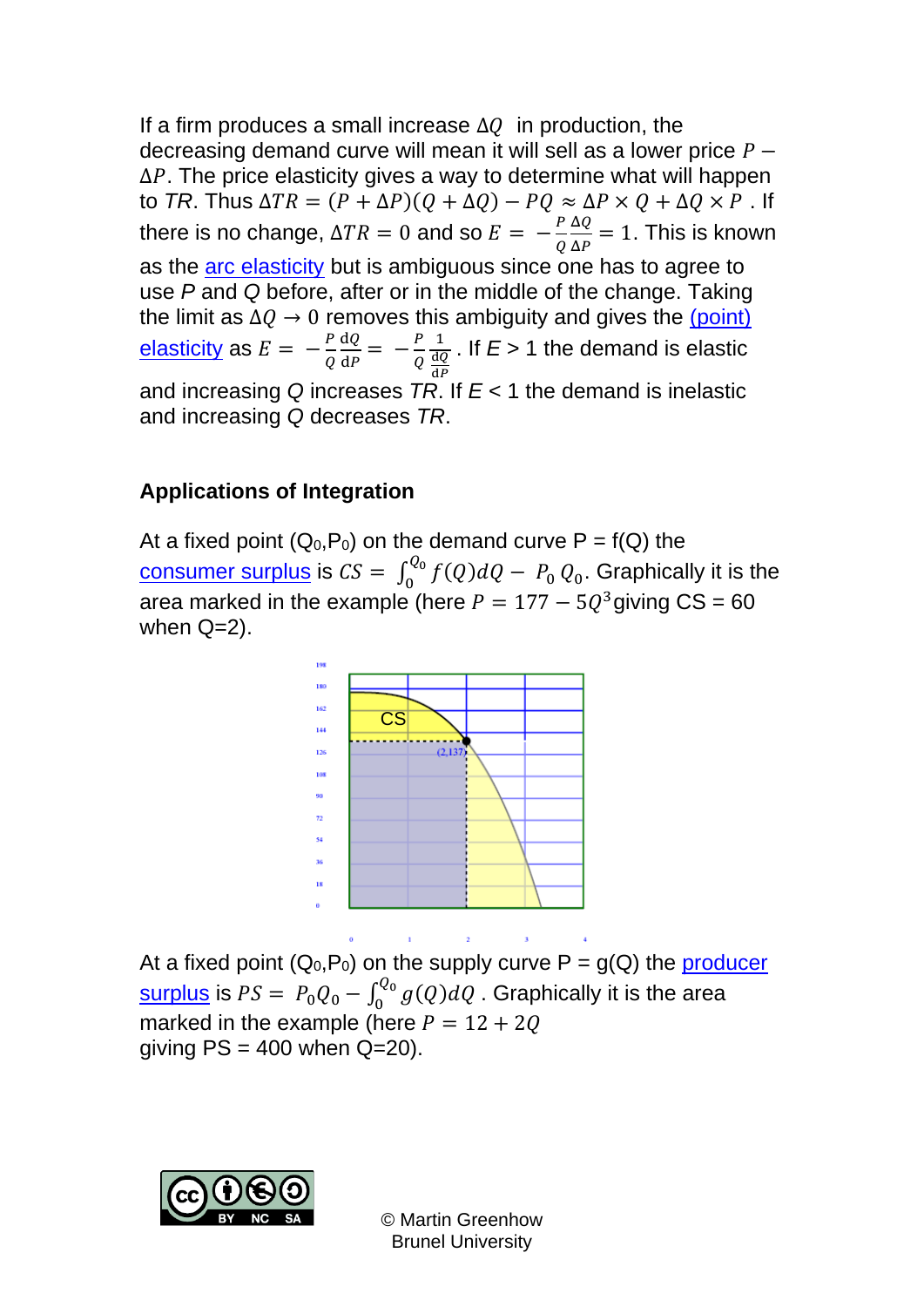

The income distribution of a country can be measured by the **Gini** [coefficient.](https://www.mathcentre.ac.uk:8081/mathseg/topic.jsp?pid=702) Suppose:

| Cumulative percent of<br>households                  |  |  |  |  | 11   17   21   42   44   61   75   93   100 |
|------------------------------------------------------|--|--|--|--|---------------------------------------------|
| Cumulative share of national<br><i><b>Income</b></i> |  |  |  |  | 23 25 46 65 90 100                          |

It is convenient to scale this to 1 and index the points so that:

|  | $k \mid 0 \mid 1$ |  |  |                                                    |  |
|--|-------------------|--|--|----------------------------------------------------|--|
|  |                   |  |  | $X_k$ 0 0.11 0.17 0.21 0.42 0.44 0.61 0.75 0.93 1  |  |
|  |                   |  |  | $ Y_k $ 0 0.01 0.02 0.02 0.23 0.25 0.46 0.65 0.9 1 |  |

Plotting this gives:

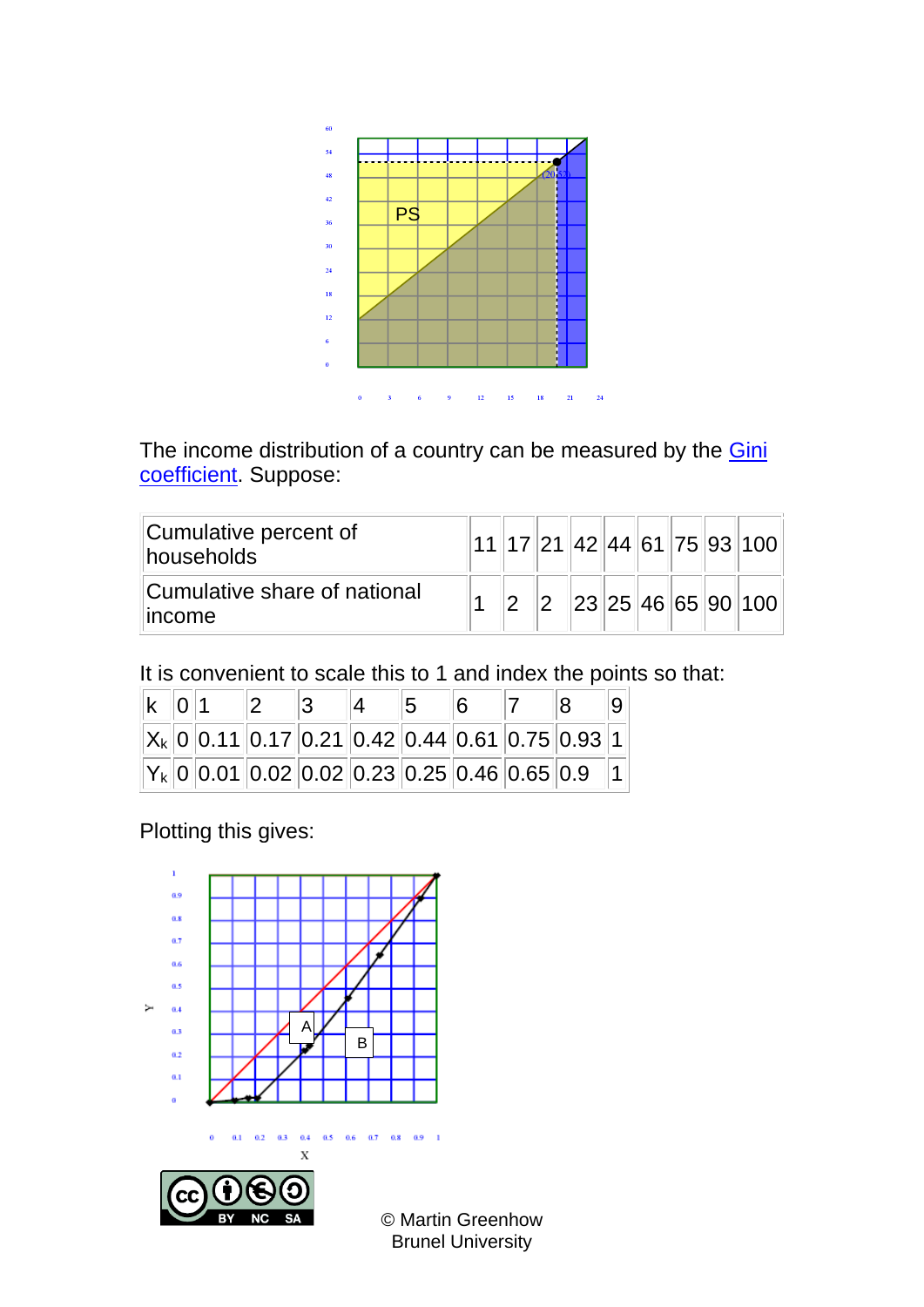The black curve is the Lorenz curve whilst the red line is that of equality of income. Gini coefficient  $G = \frac{A}{\Delta t}$  $\frac{A}{A+B}$  = 2*A*. Area *B* can be calculated by the trapezoidal rule so that  $G = 1 - \sum_{k=1}^{N} (X_i X_{i-1}$ )( $Y_i + Y_{i-1}$ ) (=0.2453 in this case). For continuous data the Lorenz curve can be described by a function  $L(x)$  so then  $G = 1 2 \int_0^1 L(x) dx$ . Suitable functions for  $L(x)$  must have increasing slope and pass through (0,0) and (1,1); candidates are  $x^p$  with  $p > 1$ , x  $exp(x)/e$ , *x*  $m^2/m$  with  $m > 1$  etc. The Gini coefficient for wealth distribution is defined in the same way, but the Lorenz curve is now that for cumulative share of wealth, not income.

### **Functions of several variables**

At equilibrium, a linear two-sector model of [National Income](https://www.mathcentre.ac.uk:8081/mathseg/topic.jsp?pid=1146)  [Determination](https://www.mathcentre.ac.uk:8081/mathseg/topic.jsp?pid=1146) has =  $C + I$ ,  $C = aY + b$  where  $0 < a < 1, b > 0$ and  $I = I^*$ *where*  $I^* > 0$  where Y is the (mean) flow of money to households, *C* is household consumption (made up of autonomous and income-dependent consumption) and  $I^*$  is a fixed rate of investment into firms.  $Y = \frac{b + I^*}{1 - I}$  $\frac{b+i}{1-a}$  which is a function of three exogenous variables  $a, b$  and  $I^*$ . The effect of varying these parameters by small amounts can be deduced from the general relationship  $\Delta Y \approx \frac{\partial Y}{\partial x} \Delta x$  where x is any of the parameters. Thus we can define the *[marginal propensity to consume multiplier](https://www.mathcentre.ac.uk:8081/mathseg/topic.jsp?pid=1144)* as  $\frac{\partial Y}{\partial a} = \frac{b + I^*}{(1 - a)}$  $\frac{b+i^*}{(1-a)^2}$ , the <u>[autonomous consumption multiplier](https://www.mathcentre.ac.uk:8081/mathseg/topic.jsp?pid=1145)</u> as  $\frac{\partial Y}{\partial b} = \frac{1}{1-a}$  $1-a$ and the *investment multiplier* as  $\frac{\partial Y}{\partial I^*} = \frac{1}{1 - \frac{1}{1 - \frac{1}{1 - \frac{1}{1 - \frac{1}{1 - \frac{1}{1 - \frac{1}{1 - \frac{1}{1 - \frac{1}{1 - \frac{1}{1 - \frac{1}{1 - \frac{1}{1 - \frac{1}{1 - \frac{1}{1 - \frac{1}{1 - \frac{1}{1 - \frac{1}{1 - \frac{1}{1 - \frac{1}{1 - \frac{1}{1 - \frac{1}{1 - \frac{1}{1 - \frac{1}{1 - \frac{1}{1 - \frac{1}{1 - \frac{1}{1 - \frac{1}{1 - \frac{1}{1 - \frac{1}{1 - \frac{1$  $\frac{1}{1-a}$ .

The model can be extended to include the effect of Government expenditure G and tax T, giving a three-sector model (firms, households and government). Thus, for a linear model we have:  $Y = C + I + G$ ,  $C = aY_d + b$ ,  $Y_d = Y - T$ ,  $T = tY + T^*$  where  $0 < t <$ 1 and  $T^* \geq 0$ ,  $I = I^*$  and  $G = G^*$  where  $G^* > 0$ . In the above,  $Y_d$  is the household *disposable income*. By successive substitutions  $Y =$  $-aT^* + b + I^* + G^*$  $\frac{1-b+1^2+c^2}{1-a+at}$ . To examine the effect of government expenditure  $(G^*)$ and autonomous taxation (T<sup>\*</sup>) we define the *government* expenditure multiplier as  $\frac{\partial Y}{\partial G^*} = \frac{1}{1 - a}$  $\frac{1}{1-a-at}$  and the *autonomous taxation multiplier* as  $\frac{\partial Y}{\partial T^*} = \frac{-a}{1-a}$  $\frac{-a}{1-a-at}$ . For a *balanced budget* ,where the

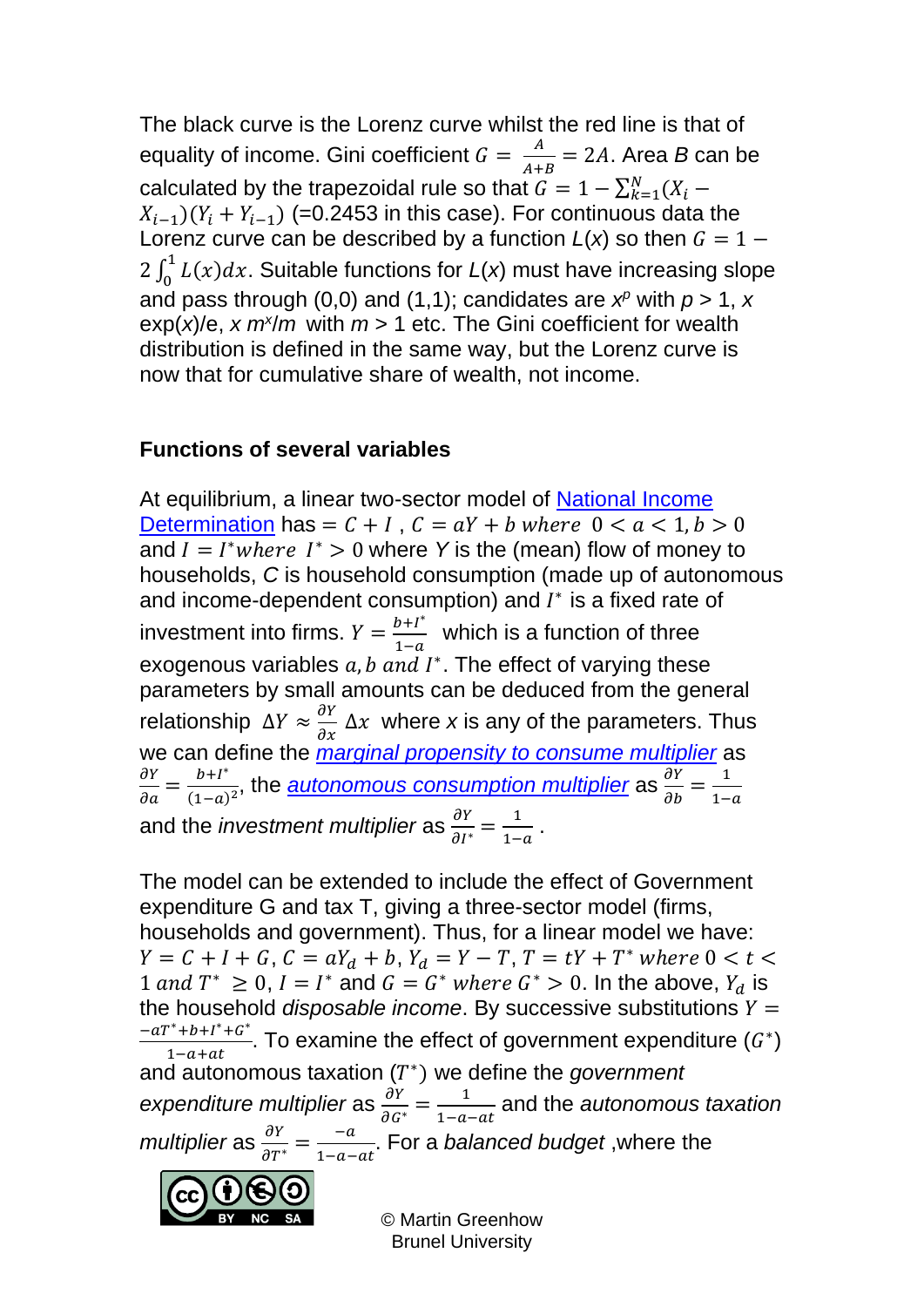government finances a rise in expenditure by a rise in autonomous taxation (i.e. Δ $G^* = \Delta T^*$  ), then  $\Delta Y \approx \frac{\partial Y}{\partial G^*} \Delta G^* + \frac{\partial Y}{\partial T^*} \Delta T^* =$  $\left(\frac{1-a}{1-a+at}\right)\Delta G^*$  where the term in brackets is the *balanced budget multiplier* which is between 0 and 1.

[Production functions](https://www.mathcentre.ac.uk:8081/mathseg/topic.jsp?pid=708) typically depend on at least the labour employed (*L*) and capital spend (*K*), so that  $Q(L,K)$ . If  $Q(\lambda L, \lambda K) =$  $\lambda^n Q(L,K)$  the production function is homogeneous; if  $n > 1$ , =1 or is <1 then *Q*(*L,K*) has increasing, constant or decreasing [returns to](https://www.mathcentre.ac.uk:8081/mathseg/topic.jsp?pid=708)  [scale.](https://www.mathcentre.ac.uk:8081/mathseg/topic.jsp?pid=708) For example with *n* = 3, doubling *L* and *K* would increase *Q* by a factor of 8. An example is the Cobb-Douglas production function  $Q(L,K) = A L^{\alpha} K^{\beta}$ , where parameters  $A, \alpha, \beta$  are constants specific to the production line. This is homogeneous with  $n = \alpha + \beta$  $\beta$ .

The effect on *Q* of small increases in *L* or *K* are quantified by the <u>[marginal products](https://www.mathcentre.ac.uk:8081/mathseg/topic.jsp?pid=709)</u> of labour and capital:  $MP_L = \frac{\partial Q}{\partial L}$  and  $MP_K =$  $\frac{\partial Q}{\partial K}$ respecitively. One can also define further <u>partial elasticities</u> & [normal/inferior & substitutable/complementary;](https://www.mathcentre.ac.uk:8081/mathseg/topic.jsp?pid=708) for example consider the inverse demand curve  $Q(P, Y, P_a)$ , for example  $Q =$  $100 - 2P + 0.1Y + P_a$ . Here if  $Q \uparrow$  as  $Pa \uparrow$  so the alternative good is substitutable and the cross-price elasticity of demand  $XED =$  $P_a$  $\frac{P_a}{Q} \times \frac{\partial Q}{\partial P_a}$  $\partial P_a$ is positive; if the opposite happens then the alternative good is complementary. Also  $Q \uparrow$  as  $Y \uparrow$  in this example so the good is superior. Similarly, if the income elasticity of demand  $YED = \frac{Y}{Q}$  $\frac{Y}{Q} \times \frac{\partial Q}{\partial Y}$  is positive/negative, the good is superior/inferior.

For realistic production functions, increasing *L* or *K* increases *Q*. In order to preserve the value of *Q* (i.e. stay on the *isoquant)* when decreasing *L* by one unit, we will need to increase *K* by the *[marginal rate of technical substitution](https://www.mathcentre.ac.uk:8081/mathseg/topic.jsp?pid=709)* or *MRTS*, see diagram. Since  $dQ = \frac{\partial Q}{\partial L} dL + \frac{\partial Q}{\partial K} dK = 0$  on this isoquant and  $dL = -1$  we have  $MRTS =$ дQ  $\partial L$ дQ  $\partial K$  $=\frac{MP_L}{MP}$  $MP<sub>K</sub>$ . An exactly analogous situation occurs with a *Utility* function of the form  $U(x_1, x_2)$  where  $x_1$  and  $x_2$  denote the numbers of goods 1 and 2 and  $x_1, x_2$  replace  $L, K$ . In this case

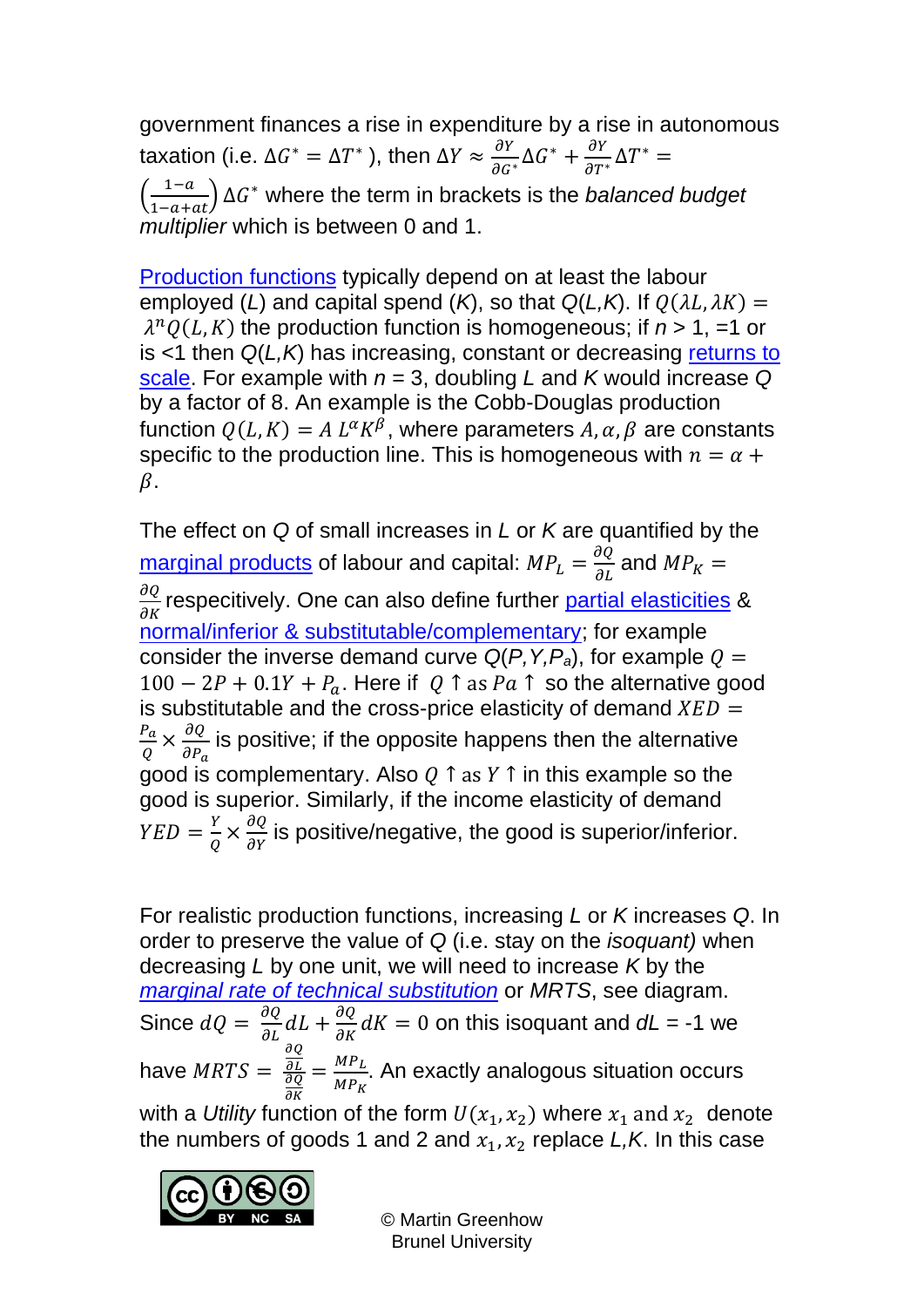we have marginal utilities and the *[marginal rate of commodity](https://www.mathcentre.ac.uk:8081/mathseg/topic.jsp?pid=709)* 

**[substitution](https://www.mathcentre.ac.uk:8081/mathseg/topic.jsp?pid=709)** or MRCS given by MRCS =  $\overline{\partial U}$  $\partial x_1$  $\frac{\partial x_1}{\partial U}$ . Thus an increase of  $\partial x_2$ *MRCS* in  $x_2$  is needed to remain on the *indifference curve* if  $x_1$ decreases by 1.



Economic quantities of interest can depend on several variables, for example profit might depend on the quantities produced of two goods. In order to [optimise an](https://www.mathcentre.ac.uk:8081/mathseg/topic.jsp?pid=143) *objective* function of two variables  $Z = f(x, y)$  with no constraints we find the partial derivatives set these equal to 0 i.e.  $f_x = f_y = 0$ . This gives the critical point(s) (CP). To determine their nature we evaluate the [Hessian](https://www.mathcentre.ac.uk:8081/mathseg/topic.jsp?pid=143) of second derivatives at the CP(s):

$$
H = f_{xx}f_{yy} - [f_{xy}]^2
$$

If  $H < 0$  the CP is a saddle point. If  $H > 0$  then  $f_{xx}$  and  $f_{yy}$  must have the same sign so we need only check one of them. If  $f_{rr} > 0$ the CP is a (local) minimum, if  $f_{xx} < 0$  it is a (local) maximum. Generally, one has [constraints,](https://www.mathcentre.ac.uk:8081/mathseg/topic.jsp?pid=137) for example production limits or budget constraints. In its simplest form on wants to optimise  $Z =$  $f(x, y)$  subject to a constraint equation  $\varphi(x, y) = M$  where M is the 'budget'. Using the constraint equation it is sometimes possible to solve for one variable, *y* say, in terms of the other (*x*) and substitute for *y* into the objective function making it a function of *x* alone, and hence optimising using the usual methods of calculus

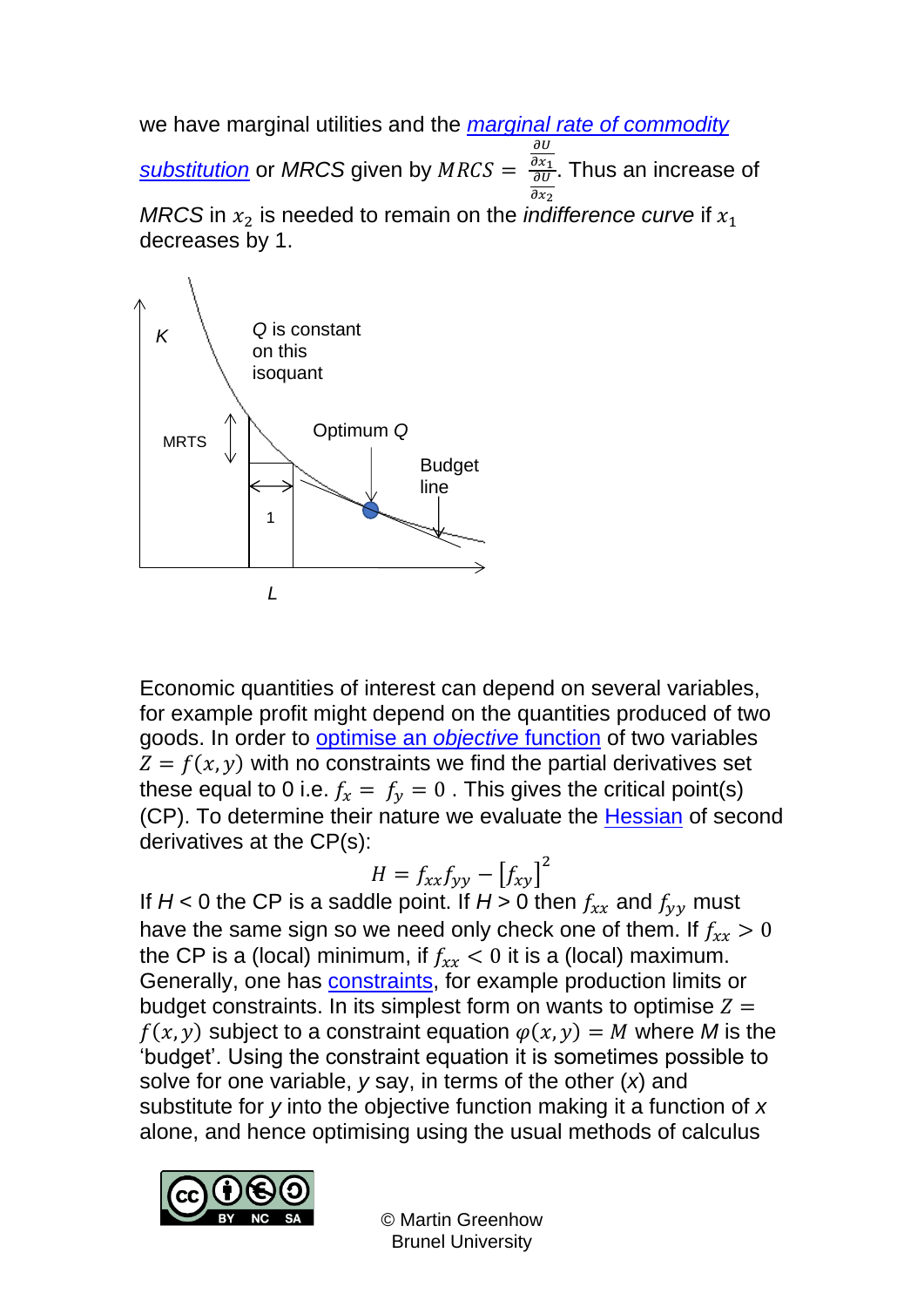of a single variable (and determining the nature of the CP). Once known *y* and the value of *Z* can be found.

An alternative method is to find the [Lagrangian:](https://www.mathcentre.ac.uk:8081/mathseg/topic.jsp?pid=137)

 $g(x, y, \lambda) = f(x, y) + \lambda [M - \varphi(x, y)]$  . One then solves:  $\frac{\partial g}{\partial x} = 0$ ,  $\frac{\partial g}{\partial y} = 0$ ,  $\frac{\partial g}{\partial \lambda} = 0$  to give the (x,y) coordinates of the CP(s). If the equations are linear, this is possible using simultaneous equation/matrix methods; otherwise it can be hard or impossible analytically. The value of  $\lambda$  gives an estimate of the change  $\Delta Z$  of a small change in budget of  $\Delta M$  i.e.  $\Delta Z \approx \lambda \times \Delta M$ . Finally suppose *Z*(*x,y*) is a [production function](https://www.mathcentre.ac.uk:8081/mathseg/topic.jsp?pid=709) *Q*(*L,K*) and one has a budget constraint  $P_K$ .  $K + P_L$ .  $L = M$  where  $P_K$  and  $P_L$  are the prices of capital and labour respectively. Then  $K = -\frac{P_L}{P}$  $\frac{P_L}{P_K}$ .  $L + \frac{M}{P_K}$  $P_K$ so the slope of the budget line is  $-\frac{P_L}{P}$  $P_K$ , see diagram. So at optimum,  $MP_L$  $\frac{{MP_L }}{{MP_K }} = \frac{{P_L }}{{P_K }}$  $P_K$ . A similar relation holds for a [Utility indifference curve.](https://www.mathcentre.ac.uk:8081/mathseg/topic.jsp?pid=709)

## **Ordinary differential and difference equations**

[Dynamic continuous models](https://www.mathcentre.ac.uk:8081/mathseg/topic.jsp?pid=713) of [National income](https://www.mathcentre.ac.uk:8081/mathseg/topic.jsp?pid=1145) and [market](https://www.mathcentre.ac.uk:8081/mathseg/topic.jsp?pid=1145)  [equilibrium](https://www.mathcentre.ac.uk:8081/mathseg/topic.jsp?pid=1145) can result in *ordinary differential equations* of the form:  $\frac{dy}{x}$  $\frac{dy}{dt} = \alpha y + \beta$ . This <u>linear equation</u> has its *particular integral* of the form *y* = *D* and substitution gives  $D = -\frac{\beta}{\alpha}$  $\frac{\rho}{\alpha}$ . The *complementary function* is  $y = Ae^{at}$  where *A* is a constant to be determined by a boundary condition, often the initial condition *y*(0). The solution is then  $y = Ae^{\alpha t} - \beta/\alpha$ . If  $a < 0$  the solution is stable and  $\rightarrow$  $-\frac{\beta}{\alpha}$  $\frac{\mu}{\alpha}$ as t → ∞ ; otherwise the solution grows (linearly if  $a=0$ otherwise exponentially).

The [dynamics of moving to market equilibrium](https://www.mathcentre.ac.uk:8081/mathseg/topic.jsp?pid=713) can be modelled by  $dP$  $\frac{dr}{dt} = \gamma ( Q_d - Q_s)$  where  $\gamma > 0$  is the *adjustment coefficient*. Then P ↑ if  $Q_d > Q_s$  i.e. if demand outstrips supply the price will rise, and *vice versa*. If we have the linear supply and demand curves given above, reverting gives inverse function *Q*(*P*): explicitly

$$
Q_d = -\frac{P}{b} + \frac{1}{b} \text{ and } Q_s = \frac{P}{d} - \frac{c}{d}.
$$

Substituting these gives an equation of the form  $\frac{dP}{dt} = \alpha P + \beta$  and so the above theory applies.

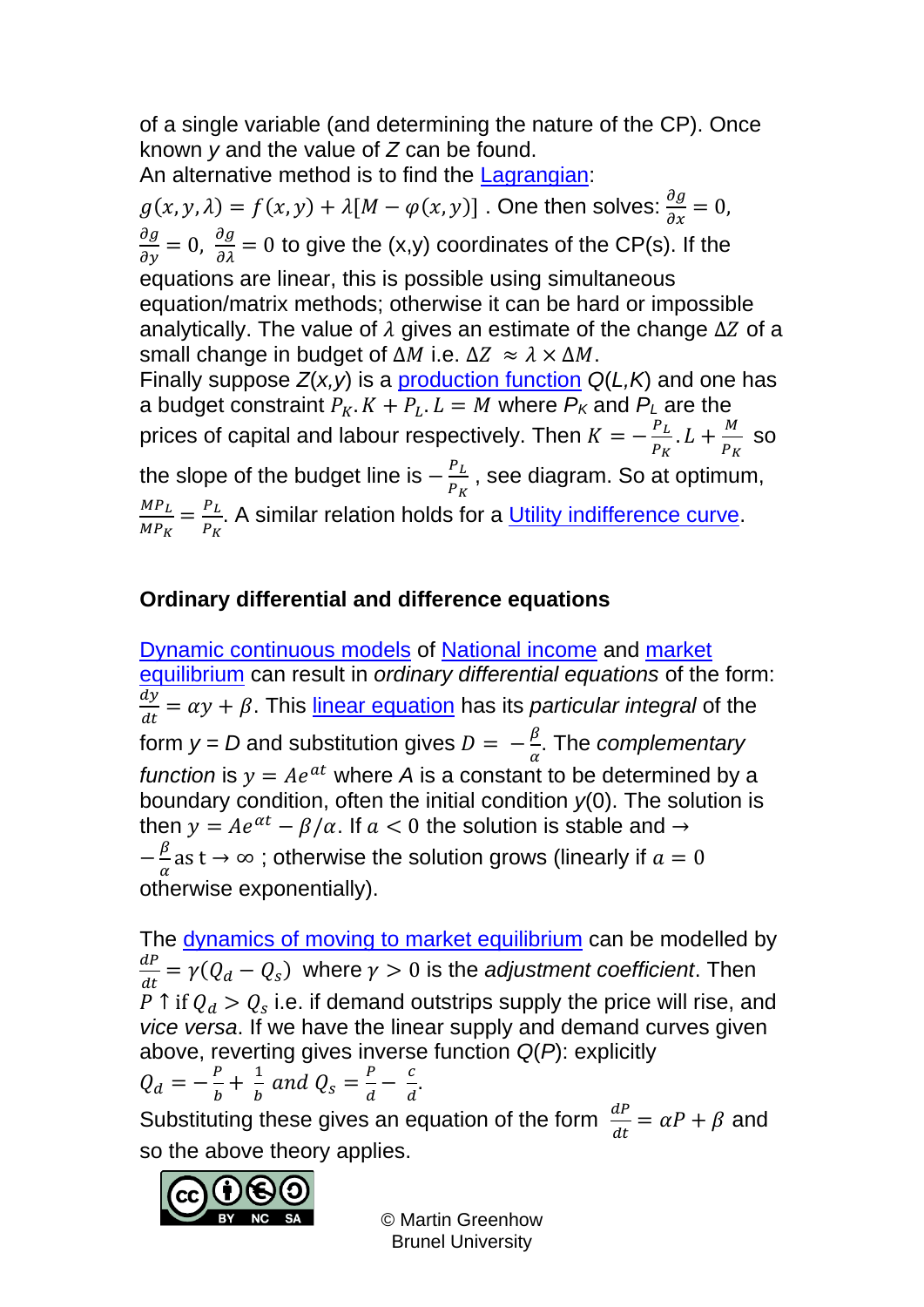The same equation also arises for a linear two-sector model of <u>[National Income Determination](https://www.mathcentre.ac.uk:8081/mathseg/topic.jsp?pid=1146)</u> with  $\frac{dY}{dt} = \gamma(C + I - Y)$  with  $\gamma > 0$ . By substituting for *C* and *I*<sup>\*</sup> from above we get  $\frac{dY}{dt} = \gamma(a-1)Y +$  $\gamma(b + I^*) = \alpha Y + \beta$  so that at equilibrium (when  $\frac{dY}{dt} = 0$ )  $Y = C + I$ when  $Y = \frac{b+I^*}{1-a}$  $\frac{b+1}{1-a}$  as in the static model.

The above model is for continuous changes; for [discrete changes](https://www.mathcentre.ac.uk:8081/mathseg/topic.jsp?pid=714) at regular intervals,  $y_n$ , analogous equations apply. Thus if  $y_n =$  $\alpha y_{n-1} + \beta$  the solution is of the form:  $y_n = A\alpha^n + \frac{\beta}{1-\beta}$  $\frac{p}{1-\alpha}$  where *A* is as above. If  $a < 1$  the solution is stable and  $\rightarrow -\frac{\beta}{4}$  $\frac{p}{1-\alpha}$  as  $n \to \infty$ .

#### **Applications of Matrices**

Suppose the market percent share of central heating fuels (electricity, gas and oil) at the start of year 0 is denoted by  $\mathbf{F}^0 =$  $[F_1, F_2, F_3]$  and the following applies during each year:

- Of those using electricity, 1% will change to gas and 6% will change to oil,
- Of those using gas, 7% will change to electricity and 4% will change to oil,
- Of those using oil, 4% will change to electricity and 5% will change to gas.

The [transition matrix](https://www.mathcentre.ac.uk:8081/mathseg/topic.jsp?pid=717) is given by:  $\mathbf{T} = \begin{bmatrix} 1 \\ 1 \end{bmatrix}$ 0.93 0.01 0.06 0.07 0.89 0.04 0.04 0.05 0.91 ).

Then at the start of year *n*, <u>matrix multiplication</u> gives  $F^n = F^0T^n$ . [Transposing](https://www.mathcentre.ac.uk:8081/mathseg/topic.jsp?pid=535) this gives  $f^n = A^n f^0$  where  $f = F'$ ,  $A = T'$ . The longterm solution may converge to a steady-state value  $\bf{c}$  such that  $\bf{c} =$ Ac i.e.  $(A - I)c = 0$ . This is an [eigenproblem](https://www.mathcentre.ac.uk:8081/mathseg/topic.jsp?pid=555) (with [eigenvalue](https://www.mathcentre.ac.uk:8081/mathseg/topic.jsp?pid=553) 1). The solution is made unique by requiring that  $c_1 + c_2 + c_3 = 100$ and substituting for  $c_3$  gives a full-rank 2×2 matrix that can be solved.